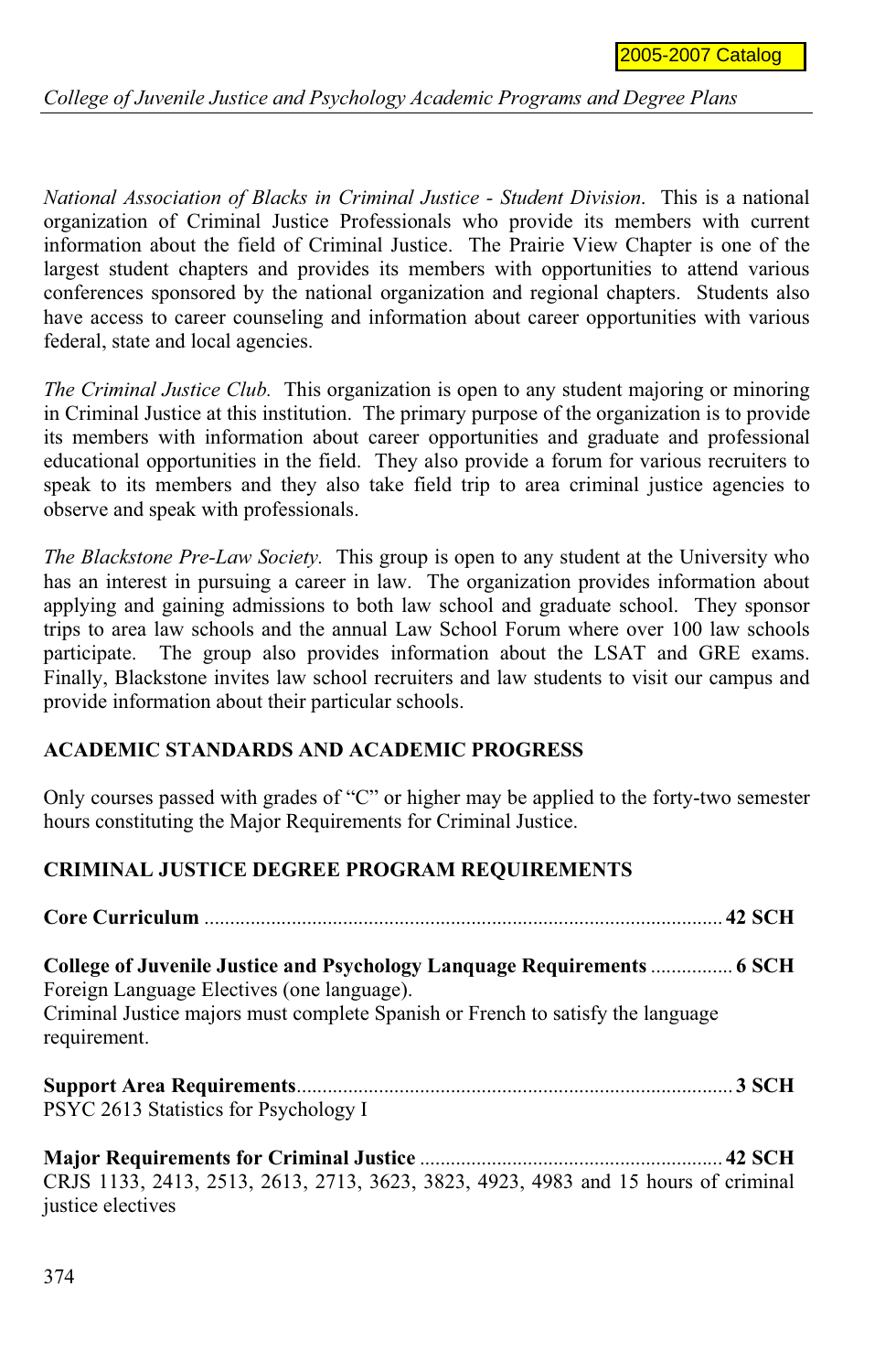**Minor Requirements for Criminal Justice Majors** ............................................. **24 SCH**  (Twenty-four semester credit hours are required, even when the minor selected requires less. The difference will be made up with unrestricted electives.) For minors that require more than 24 credit hours, the student is responsible for ensuring that all of the requirements are met. Students are advised to select minors in fields that are supportive of the criminal justice profession such as business, economics, sociology, political science or Spanish. If the minor requires less than 24 credit hours the difference should be made up in unrestricted electives.

**Unrestricted Electives**................................................................................................ **7 SCH**  If no minor is selected total unrestricted electives would be 31 hours. Students are advised to select electives in fields that are supportive of the criminal justice profession such as business, economics, sociology, political science or Spanish.

**Total Degree Requirements**..................................................................................**124 SCH**

**Minor in Criminal Justice for Majors in other Disciplines**................................ **27 SCH** CRJS 1133, 2413, 2513, 2613, 2713, 3623, 4923, 4983 and three hours of criminal justice electives

# **CRIMINAL JUSTICE SUGGESTED DEGREE PROGRAM SEQUENCE**

#### **FRESHMAN YEAR**

| First<br>Semester        |                               | <b>Hours</b> | <b>Second Semester</b> |                                        | Hours |
|--------------------------|-------------------------------|--------------|------------------------|----------------------------------------|-------|
| <b>CRJS 1133</b>         | Prin. of Criminal Justice     | 3            | <b>CRJS 2613</b>       | Court Systems and Practice             | 3     |
| <b>ENGL 1123</b>         | Freshman Composition I        | 3            | <b>ENGL 1133</b>       | Freshman Composition II                | 3     |
| MATH 1113                | College Algebra               | 3            | <b>POSC 1123</b>       | American Government II                 | 3     |
| <b>POSC 1113</b>         | American Government I         | 3            | <b>BIOL</b> 1113       | College Biology                        | 3     |
| <b>SPCH 1003</b>         | <b>Fundamentals of Speech</b> | 3            |                        | Visual and Performing Arts             | 3     |
|                          |                               |              |                        | Computing                              | 3     |
| <b>Total</b>             |                               | 15           | <b>Total</b>           |                                        | 18    |
|                          |                               |              | <b>SOPHOMORE YEAR</b>  |                                        |       |
| First<br><b>Semester</b> |                               | <b>Hours</b> | <b>Second Semester</b> |                                        | Hours |
| <b>CRJS 2513</b>         | Corrections: Systems          | 3            | <b>CRJS 2713</b>       | Juvenile Justice Systems               | 3     |
| <b>HIST 1313</b>         | U.S. to 1876                  | 3            | <b>CRJS 2413</b>       | Police Systems and Practice            | 3     |
|                          | Electives (Minor)             | 6            | <b>HIST 1323</b>       | The U.S.-1876 to Present               | 3     |
| <b>PHSC 1123</b>         | Physical Science Survey       | 3            |                        | Social or Behavioral Science<br>Option | 3     |
|                          |                               |              | <b>SPAN 1013</b>       | Elementary Spanish I                   | 3     |
| <b>Total</b>             |                               | 15           | <b>Total</b>           |                                        | 15    |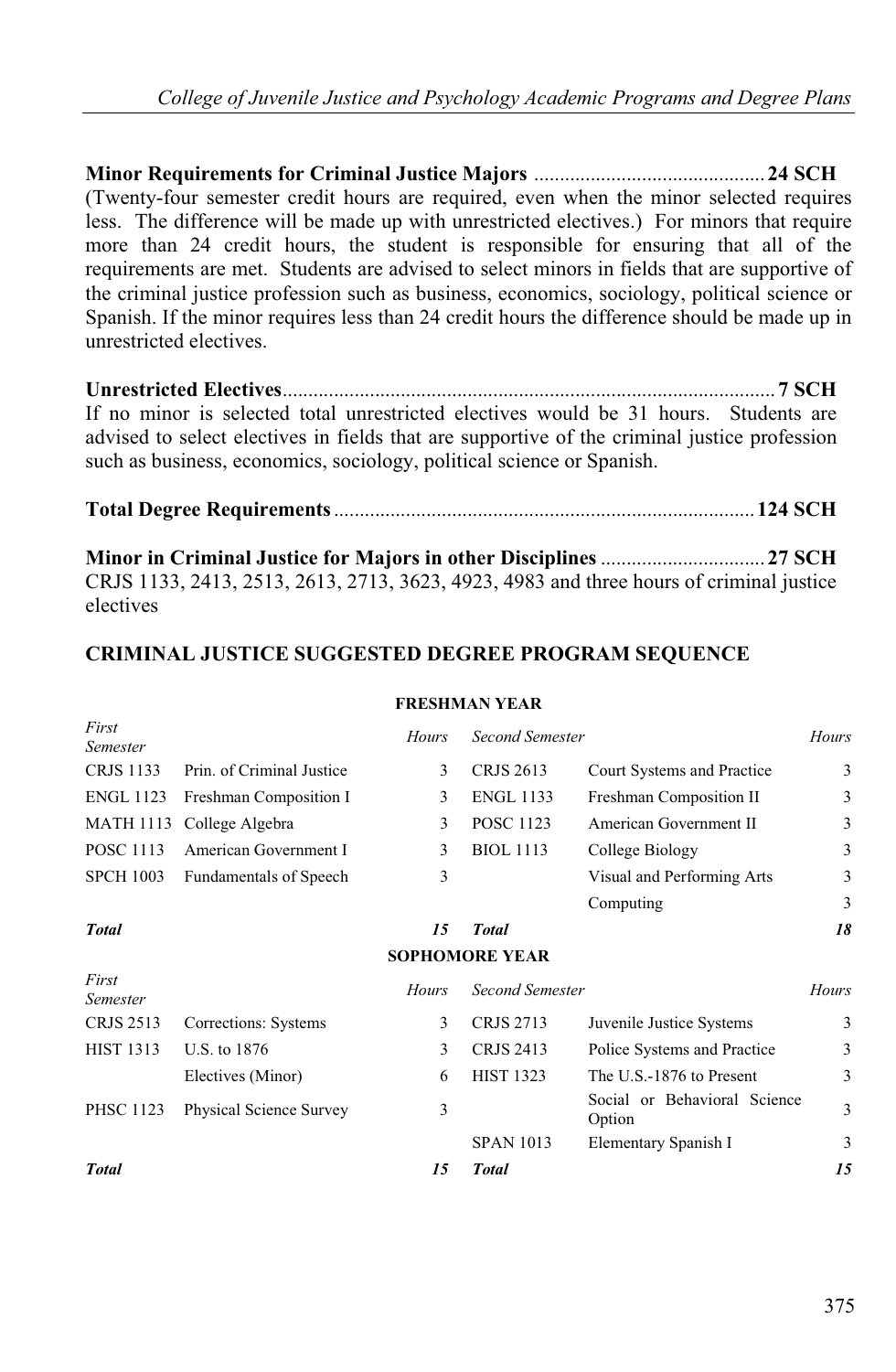*National Association of Blacks in Criminal Justice - Student Division*. This is a national organization of Criminal Justice Professionals who provide its members with current information about the field of Criminal Justice. The Prairie View Chapter is one of the largest student chapters and provides its members with opportunities to attend various conferences sponsored by the national organization and regional chapters. Students also have access to career counseling and information about career opportunities with various federal, state and local agencies.

*The Criminal Justice Club.* This organization is open to any student majoring or minoring in Criminal Justice at this institution. The primary purpose of the organization is to provide its members with information about career opportunities and graduate and professional educational opportunities in the field. They also provide a forum for various recruiters to speak to its members and they also take field trips to area criminal justice agencies to observe and speak with professionals.

*The Blackstone Pre-Law Society.* This group is open to any student at the University who has an interest in pursuing a career in law. The organization provides information about applying and gaining admissions to both law school and graduate school. They sponsor trips to area law schools and the Annual Law School Forum where over 100 law schools participate. The group also provides information about the LSAT and GRE exams. Finally, Blackstone invites law school recruiters and law students to visit our campus and provide information about their particular schools.

#### **ACADEMIC STANDARDS AND ACADEMIC PROGRESS**

Only courses passed with grades of "C" or higher may be applied to the forty-two (42) semester hours constituting the Major Requirements for Criminal Justice.

#### **CRIMINAL JUSTICE DEGREE PROGRAM REQUIREMENTS**

| Foreign Language Electives (one language).<br>Criminal Justice majors must complete 6 semester hours to satisfy the language<br>requirement. |  |
|----------------------------------------------------------------------------------------------------------------------------------------------|--|
| <b>Statistics I</b>                                                                                                                          |  |
| CRJS 1133, 2413, 2513, 2613, 2713, 3623, 3823, 4923, 4983 and 15 hours of criminal<br>justice electives                                      |  |